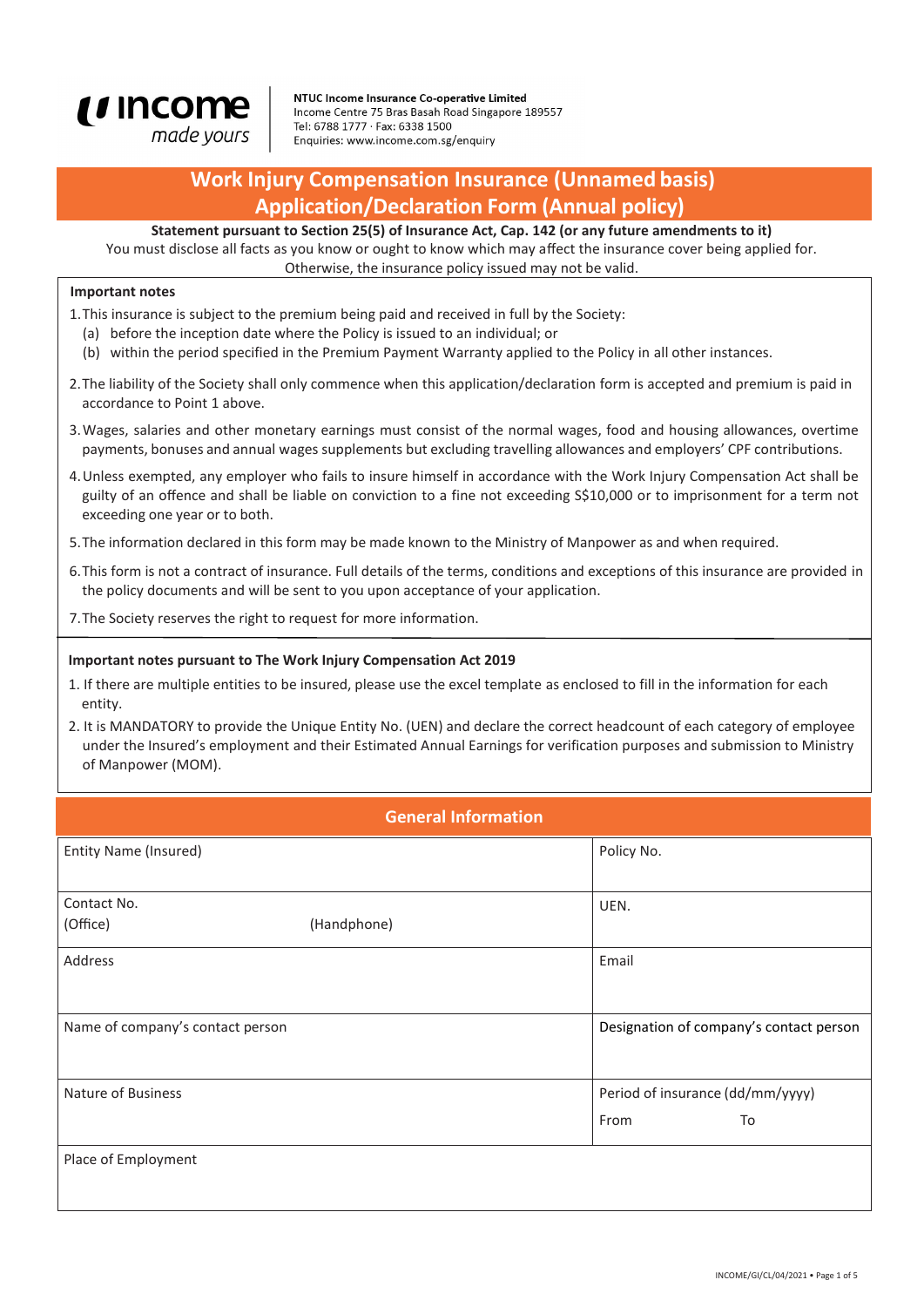## **Section A - New/Renewal**

#### **Employees' Information**

 "Estimated Annual Earnings" means an amount, not less than the Past Annual Earnings of the Insured, declared by the Insured to be an estimate of the total earnings to be paid by the Insured (as well as by other employers and known to the Insured) during the 12 months starting on the Commencement Date of the Policy.

#### **Warning**

If the Insured misrepresents the number of employees, category of employee/job category or the Estimated Annual Earnings:

- 1. The amount of the Society's indemnity to the Insured for a claim will be reduced proportionately by the extent of under-insurance. The Insured will bear its proportionate share of the liability and the Society may recover this amount from the Insured under clause 13, or
- 2. The Society may recover from the Insured the amount paid to a claimant which is attributable to any Relevant Injury arising in relation to those non-disclosed or misstated material facts under clause 8(1)(a).

#### **Section 1 – Mandatory WIC Insurance**

(Categorise foreign workers (Work Permit & S-pass holders) separately)

As an employer, you are required by law to purchase work injury compensation (WIC) insurance for:

1. All employees doing manual work, regardless of salary level.

2. All employees doing non-manual work, earning less than S\$2,100 (w.e.f. Apr 2020) or \$2,600 (w.e.f. Apr 2021)

| Category / Description of<br>Occupations       | No. of employees | Est. Annual wages, salaries and<br>other monetary earnings | Brief Description of Job Scope |  |  |
|------------------------------------------------|------------------|------------------------------------------------------------|--------------------------------|--|--|
| Foreign Workers (Work Permit & S-Pass Holders) |                  |                                                            |                                |  |  |
|                                                |                  |                                                            |                                |  |  |
|                                                |                  |                                                            |                                |  |  |
|                                                |                  |                                                            |                                |  |  |
|                                                |                  |                                                            |                                |  |  |
|                                                |                  |                                                            |                                |  |  |
| <b>All others</b>                              |                  |                                                            |                                |  |  |
|                                                |                  |                                                            |                                |  |  |
|                                                |                  |                                                            |                                |  |  |
|                                                |                  |                                                            |                                |  |  |
|                                                |                  |                                                            |                                |  |  |
|                                                |                  |                                                            |                                |  |  |
| <b>Combined total</b>                          |                  |                                                            |                                |  |  |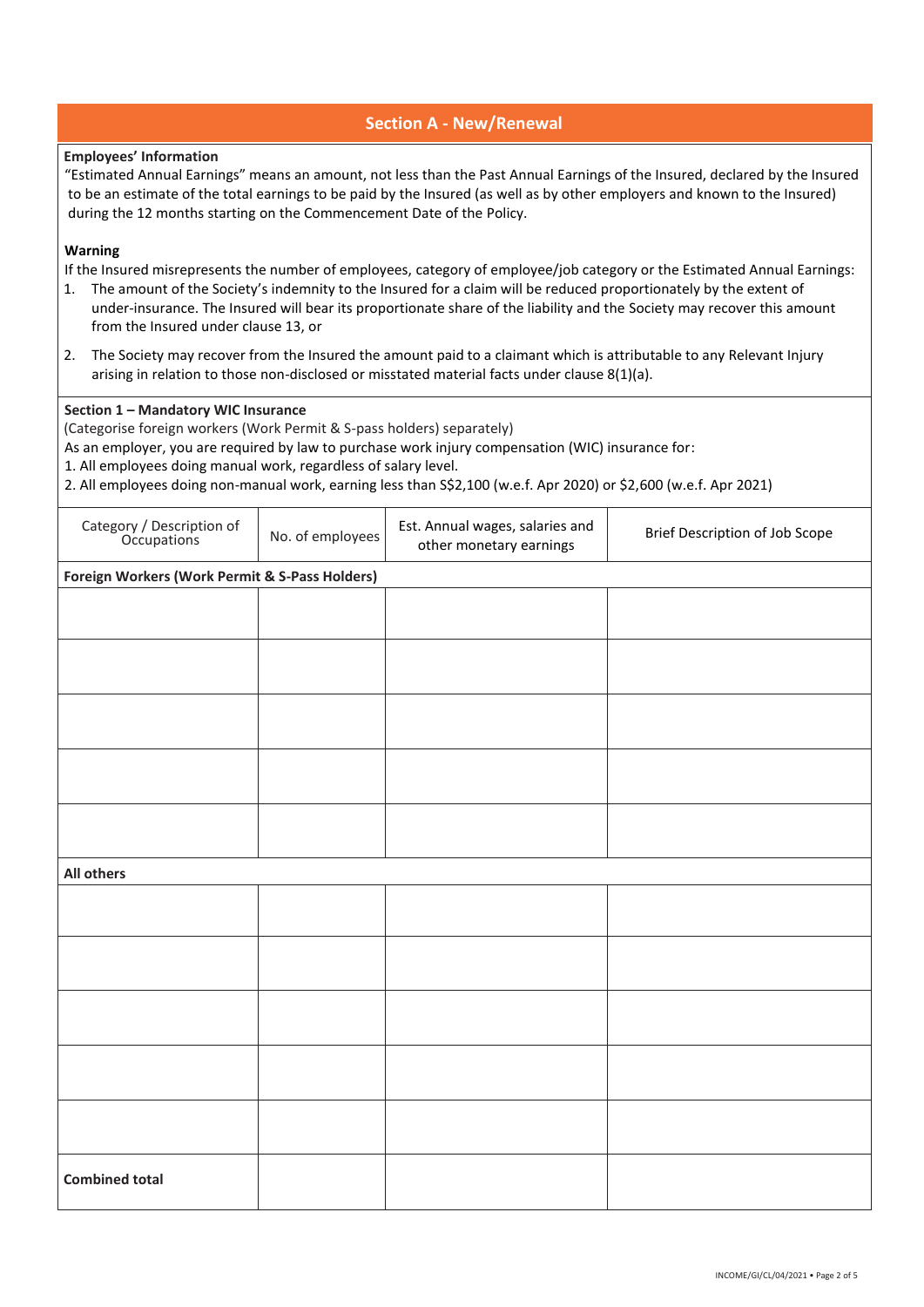### **Section 2 – Non-Mandatory WIC Insurance**

The Work Injury Compensation Act 2019 covers all employees regardless of their level of earnings. Whilst insurance is not compulsory under the Act for employees involved in non-manual work with earnings above S\$2,100 (w.e.f. Apr 2020) or \$2,600 (w.e.f. Apr 2021), employers will still be required to pay compensation in the event of a valid claim.

| For this group of employees, do you want to insure them?                                                                                                           |                                          |                                                                             |                                                            |                                                                                         |              |                                |              |
|--------------------------------------------------------------------------------------------------------------------------------------------------------------------|------------------------------------------|-----------------------------------------------------------------------------|------------------------------------------------------------|-----------------------------------------------------------------------------------------|--------------|--------------------------------|--------------|
| Please tick $(\checkmark)$ the appropriate box                                                                                                                     |                                          |                                                                             |                                                            | Yes                                                                                     | No           |                                |              |
|                                                                                                                                                                    | Category / Description of<br>Occupations | No. of employees                                                            | Est. Annual wages, salaries and<br>other monetary earnings |                                                                                         |              | Brief Description of Job Scope |              |
|                                                                                                                                                                    |                                          |                                                                             |                                                            |                                                                                         |              |                                |              |
|                                                                                                                                                                    |                                          |                                                                             |                                                            |                                                                                         |              |                                |              |
|                                                                                                                                                                    |                                          |                                                                             |                                                            |                                                                                         |              |                                |              |
|                                                                                                                                                                    |                                          |                                                                             |                                                            |                                                                                         |              |                                |              |
|                                                                                                                                                                    |                                          |                                                                             |                                                            |                                                                                         |              |                                |              |
| <b>Total</b>                                                                                                                                                       |                                          |                                                                             |                                                            |                                                                                         |              |                                |              |
| Do you have any employees seconded outside of Singapore?<br>Please tick the appropriate box.<br>Yes<br>No<br>If yes, please specify either in Section 1 or 2 above |                                          |                                                                             |                                                            |                                                                                         |              |                                |              |
|                                                                                                                                                                    |                                          | Are you insuring all employees in your company under                        |                                                            |                                                                                         |              |                                |              |
| this policy? Please tick the appropriate box                                                                                                                       |                                          |                                                                             |                                                            |                                                                                         | Yes          | No                             |              |
|                                                                                                                                                                    |                                          | Total No. of employees in<br>your organisation insured<br>under this policy |                                                            | Total Estimated Annual Earnings in your organisation (S\$)<br>insured under this policy |              |                                |              |
| Total (Sections $1 + 2$ )                                                                                                                                          |                                          |                                                                             |                                                            |                                                                                         |              |                                |              |
| Section 3 - Claims experience for the past 3 years, as at<br>(Month/Year)                                                                                          |                                          |                                                                             |                                                            |                                                                                         |              |                                |              |
| Period of Insurance<br>(dd/mm/yyyy)                                                                                                                                |                                          | Category/Description of<br>Occupations /                                    |                                                            | Paid claims for period                                                                  |              | Outstanding claims for period  |              |
| From                                                                                                                                                               | To                                       | No. of employees                                                            |                                                            | No.                                                                                     | Amount (S\$) | No.                            | Amount (S\$) |
|                                                                                                                                                                    |                                          |                                                                             |                                                            |                                                                                         |              |                                |              |
|                                                                                                                                                                    |                                          |                                                                             |                                                            |                                                                                         |              |                                |              |
|                                                                                                                                                                    |                                          |                                                                             |                                                            |                                                                                         |              |                                |              |
|                                                                                                                                                                    |                                          |                                                                             |                                                            |                                                                                         |              |                                |              |
|                                                                                                                                                                    |                                          |                                                                             |                                                            |                                                                                         |              |                                |              |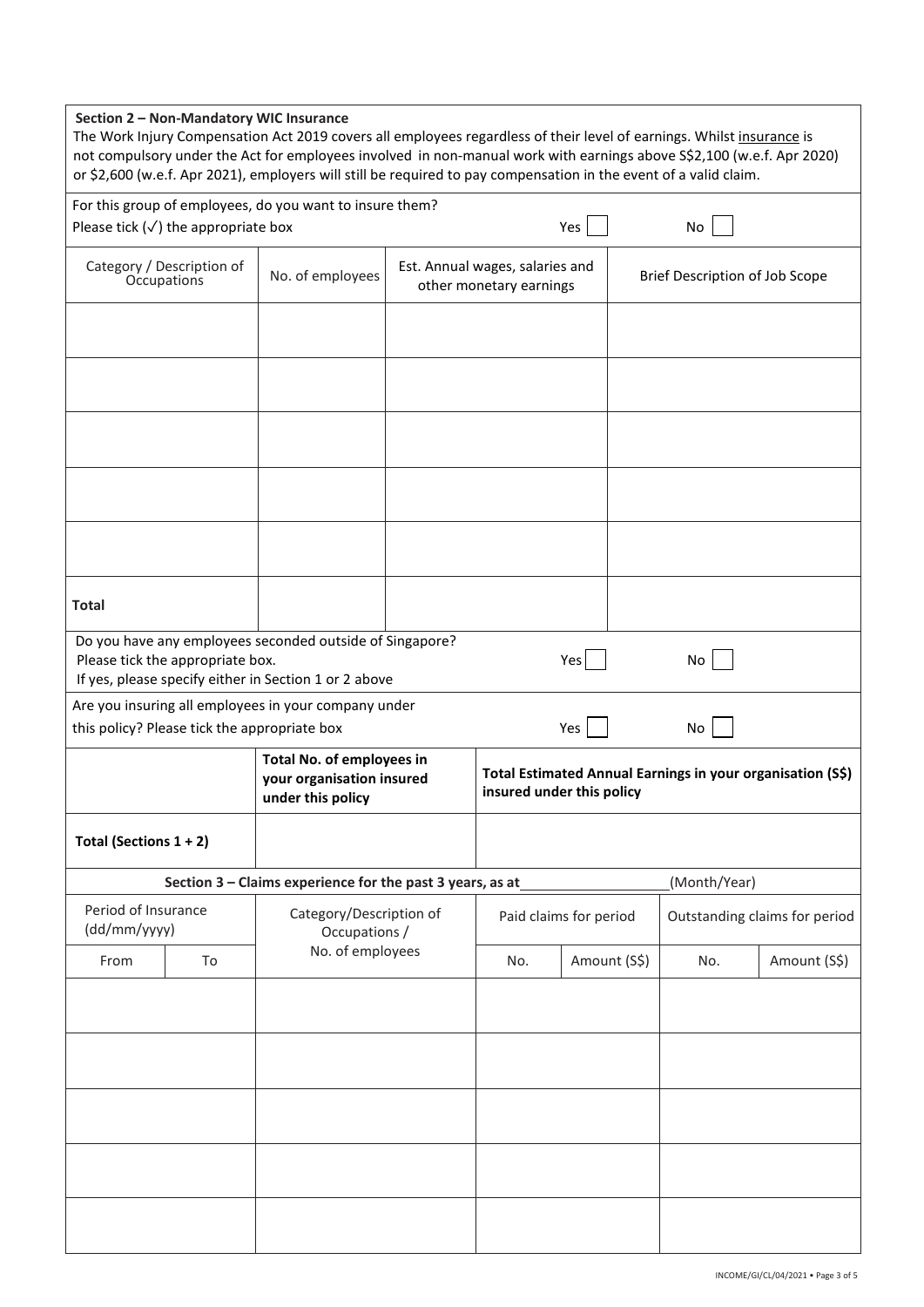| Section B - Premium Adjustment and Declaration of Actual Wages (Past year)                                                                   |  |                                                                            |  |  |
|----------------------------------------------------------------------------------------------------------------------------------------------|--|----------------------------------------------------------------------------|--|--|
| Actual Wages Declaration for expiring period from:<br>$\overbrace{\phantom{xxxxx}}^{\text{to}}$ to $\overbrace{\phantom{xxxxx}}^{\text{to}}$ |  |                                                                            |  |  |
|                                                                                                                                              |  | Categorise foreign workers (Work Permit & S-pass holders) separately       |  |  |
| Category / Description of Occupations                                                                                                        |  | No. of employees Actual annual wages, salaries and other monetary earnings |  |  |
| Foreign Workers (Work Permit & S-Pass Holders)                                                                                               |  |                                                                            |  |  |
|                                                                                                                                              |  |                                                                            |  |  |
|                                                                                                                                              |  |                                                                            |  |  |
|                                                                                                                                              |  |                                                                            |  |  |
|                                                                                                                                              |  |                                                                            |  |  |
|                                                                                                                                              |  |                                                                            |  |  |
| <b>All others</b>                                                                                                                            |  |                                                                            |  |  |
|                                                                                                                                              |  |                                                                            |  |  |
|                                                                                                                                              |  |                                                                            |  |  |
|                                                                                                                                              |  |                                                                            |  |  |
|                                                                                                                                              |  |                                                                            |  |  |
|                                                                                                                                              |  |                                                                            |  |  |
| <b>Combined total</b>                                                                                                                        |  |                                                                            |  |  |